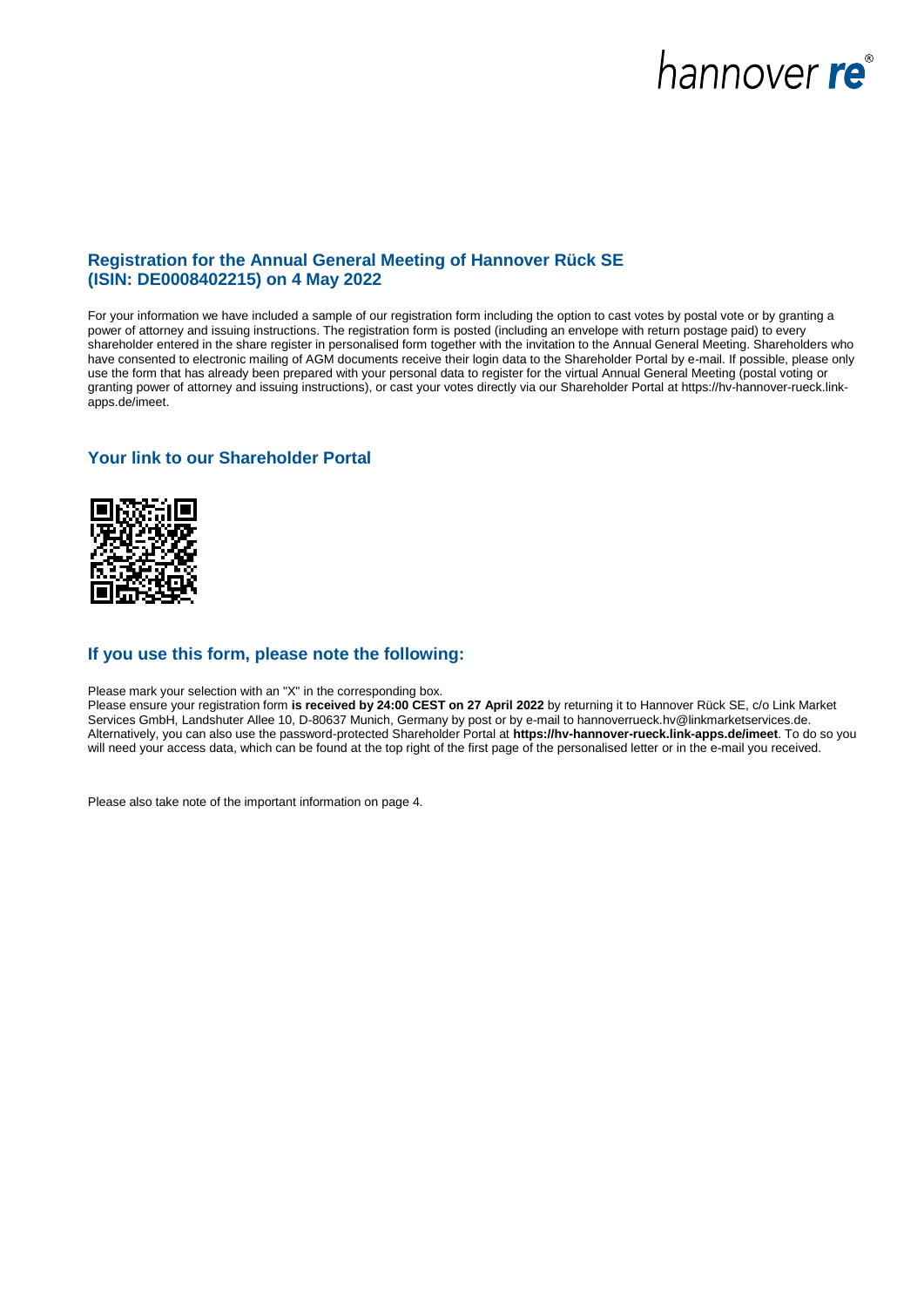## **Registration for the Annual General Meeting of Hannover Rück SE (ISIN: DE0008402215) on 4 May 2022**



| Name of registered shareholder(s)*                                                                                                                                         |                        |  |                                                                                                                                                                                                                                                                                                                                                                                                                                                                                                                                                                                                                                        |
|----------------------------------------------------------------------------------------------------------------------------------------------------------------------------|------------------------|--|----------------------------------------------------------------------------------------------------------------------------------------------------------------------------------------------------------------------------------------------------------------------------------------------------------------------------------------------------------------------------------------------------------------------------------------------------------------------------------------------------------------------------------------------------------------------------------------------------------------------------------------|
| Street and place of residence*                                                                                                                                             |                        |  |                                                                                                                                                                                                                                                                                                                                                                                                                                                                                                                                                                                                                                        |
| Shareholder number*                                                                                                                                                        |                        |  |                                                                                                                                                                                                                                                                                                                                                                                                                                                                                                                                                                                                                                        |
| Shareholding                                                                                                                                                               | *Mandatory information |  |                                                                                                                                                                                                                                                                                                                                                                                                                                                                                                                                                                                                                                        |
| 1.<br><b>Registration and postal voting</b><br>My/Our shareholding is hereby registered for the above-mentioned Annual General Meeting.<br>shall therefore be disregarded. |                        |  | I/We vote on all items on the agenda in favour of the resolutions proposed by Management. Any instructions on the reverse                                                                                                                                                                                                                                                                                                                                                                                                                                                                                                              |
| information on postal votes, in particular regarding items 1 and 5.                                                                                                        |                        |  | I/We vote by postal vote, as stated under item 5. Furthermore, I/we hereby declare that I/we acknowledge and consent to all the                                                                                                                                                                                                                                                                                                                                                                                                                                                                                                        |
|                                                                                                                                                                            |                        |  | Please turn over to cast a different vote                                                                                                                                                                                                                                                                                                                                                                                                                                                                                                                                                                                              |
| 2.<br>My/Our shareholding is hereby registered for the above-mentioned Annual General Meeting.                                                                             |                        |  | Registration and authorisation of or issuing instructions to the proxy representatives of Hannover Rück SE<br>I/We hereby authorise the Company's proxies, Axel Bock or Rainer Filitz, who are both employed by the Company,                                                                                                                                                                                                                                                                                                                                                                                                           |
| shall therefore be disregarded.                                                                                                                                            |                        |  | to vote in accordance with the resolutions proposed by Management on all agenda items. Any instructions on the reverse                                                                                                                                                                                                                                                                                                                                                                                                                                                                                                                 |
| by instructions.                                                                                                                                                           |                        |  | to vote in accordance with the instructions issued under item 5, thereby disclosing my/our name in the list of attendees.<br>The power of attorney also encompasses the right to grant sub-proxies. Furthermore, I/we hereby declare that I/we acknowledge<br>and consent to all the information, in particular regarding items 2 and 5, relating to the conduct of the proxy representatives bound                                                                                                                                                                                                                                    |
|                                                                                                                                                                            |                        |  | Please turn over to issue instructions                                                                                                                                                                                                                                                                                                                                                                                                                                                                                                                                                                                                 |
| 3.<br>My/Our shareholding is hereby registered for the above-mentioned Annual General Meeting.<br>24:00 CEST on 27 April 2022.                                             |                        |  | Registration and authorisation of or issuing instructions to an intermediary (e.g. a bank) or a shareholders' association, or<br>any other person/institution deemed equivalent pursuant to Section 135 AktG (German Stock Corporation Act)<br>We ask our shareholders, before transferring your voting rights, to inquire whether the intermediary or shareholders'<br>association accepts your voting rights as a proxy. Please forward this power of attorney to the intermediary/the shareholders'<br>association of your choice in good time so that the authorised institution is able to ensure the registration is received by |
| I/We hereby authorise the following intermediary/shareholders' association,                                                                                                |                        |  |                                                                                                                                                                                                                                                                                                                                                                                                                                                                                                                                                                                                                                        |
| Name of intermediary or shareholders' associatior                                                                                                                          |                        |  |                                                                                                                                                                                                                                                                                                                                                                                                                                                                                                                                                                                                                                        |
|                                                                                                                                                                            |                        |  | to exercise my/our voting rights at the Annual General Meeting, without disclosing my/our name in the list of attendees, and                                                                                                                                                                                                                                                                                                                                                                                                                                                                                                           |
| shall therefore be disregarded.                                                                                                                                            |                        |  | to vote in accordance with the resolutions proposed by Management on all agenda items. Any instructions on the reverse                                                                                                                                                                                                                                                                                                                                                                                                                                                                                                                 |
| sub-proxies.                                                                                                                                                               |                        |  | to vote in accordance with the instructions issued under item 5. The power of attorney also encompasses the right to grant                                                                                                                                                                                                                                                                                                                                                                                                                                                                                                             |
| item 5.                                                                                                                                                                    |                        |  | Should the intermediary/shareholders' association not be prepared to represent my/our voting rights, I/we hereby authorise the Company's proxies stated under item 2 to<br>represent my/our voting rights in accordance with the conditions specified under item 2. The voting right shall be exercised in accordance with the instructions provided under                                                                                                                                                                                                                                                                             |
|                                                                                                                                                                            |                        |  | Please turn over to issue instructions                                                                                                                                                                                                                                                                                                                                                                                                                                                                                                                                                                                                 |
| <b>Registration and authorisation of third parties</b><br>4.<br>My/Our shareholding is hereby registered for the above-mentioned Annual General Meeting.                   |                        |  | I/We hereby authorise the following person to exercise my/our voting rights. The power of attorney also encompasses the right to                                                                                                                                                                                                                                                                                                                                                                                                                                                                                                       |
| grant sub-proxies.                                                                                                                                                         |                        |  |                                                                                                                                                                                                                                                                                                                                                                                                                                                                                                                                                                                                                                        |
| First name, surname                                                                                                                                                        |                        |  |                                                                                                                                                                                                                                                                                                                                                                                                                                                                                                                                                                                                                                        |
| Street, street number or P.O. box                                                                                                                                          |                        |  |                                                                                                                                                                                                                                                                                                                                                                                                                                                                                                                                                                                                                                        |
|                                                                                                                                                                            |                        |  |                                                                                                                                                                                                                                                                                                                                                                                                                                                                                                                                                                                                                                        |
| Postal code, place of residence, country                                                                                                                                   |                        |  |                                                                                                                                                                                                                                                                                                                                                                                                                                                                                                                                                                                                                                        |
| on data protection.                                                                                                                                                        |                        |  | Please give your access data as shown on the top right of the first page to your authorised representative. Please inform your authorised representative that we will collect their<br>data for them to be able to exercise your voting rights at the Annual General Meeting. Please refer to www.hannover-re.com/182774/data-privacy for more detailed information                                                                                                                                                                                                                                                                    |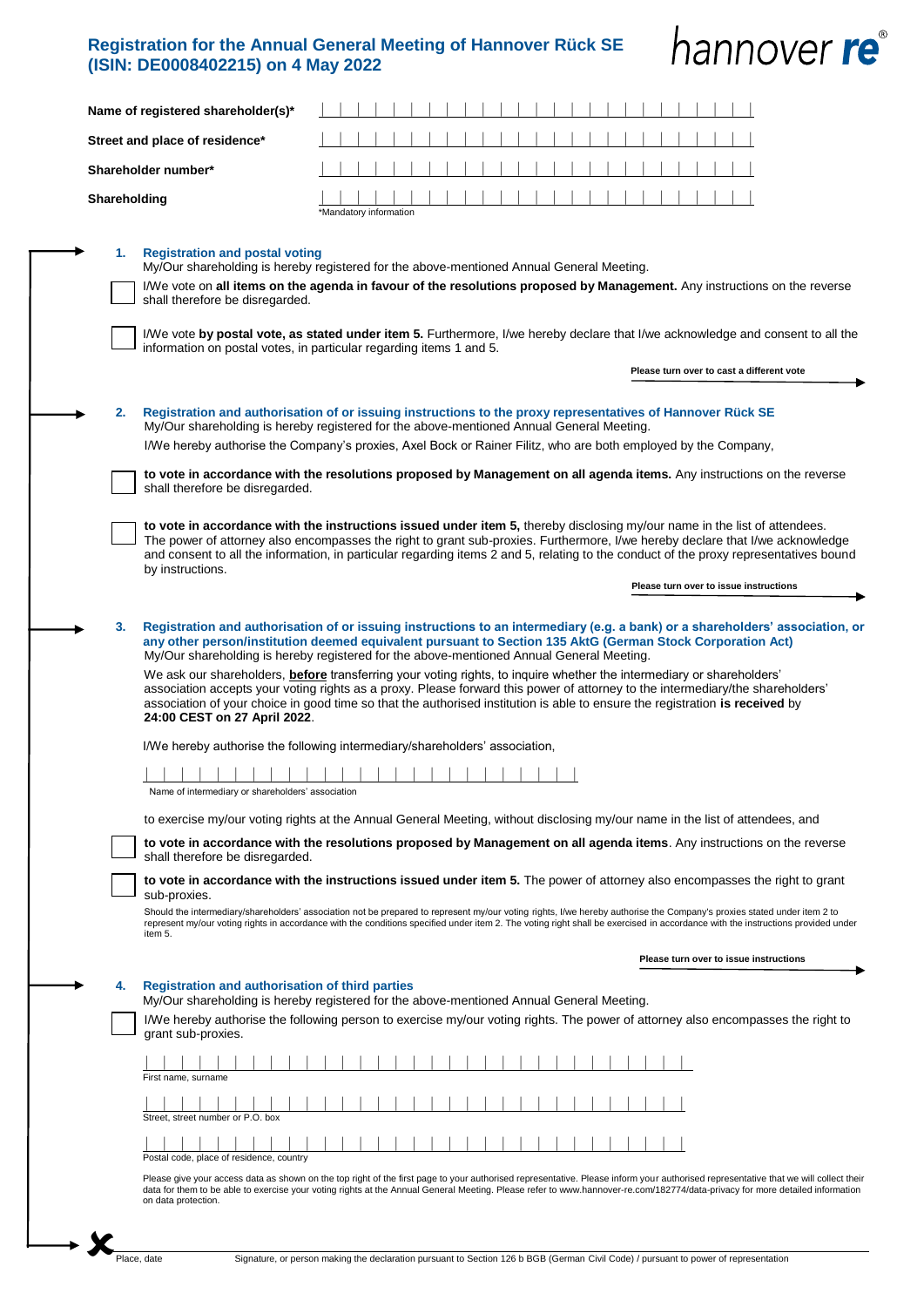# hannover re<sup>®</sup>

| Name of registered shareholder(s)* |  |  |                        |  |  |  |  |  |  |  |  |  |  |
|------------------------------------|--|--|------------------------|--|--|--|--|--|--|--|--|--|--|
| Street and place of residence*     |  |  |                        |  |  |  |  |  |  |  |  |  |  |
| Shareholder number*                |  |  |                        |  |  |  |  |  |  |  |  |  |  |
| Shareholding                       |  |  | *Mandatory information |  |  |  |  |  |  |  |  |  |  |

#### **5. Voting and/or instructions**

In order to be able to vote or issue instructions, you are required to indicate on the front page of this registration form whether you wish to submit a postal vote **(item 1)** or grant a power of attorney **(items 2 or 3).** If you have ticked Yes, No or Abstention for the following agenda items without having ticked item 1, 2 or 3, we will record this as a postal vote.

I/We hereby vote **as follows,** or issue instructions that my/our vote be cast **in accordance with the following instructions.**

|    | Agenda item                                                                                                                          | Yes                      | No | <b>Abstention</b> |
|----|--------------------------------------------------------------------------------------------------------------------------------------|--------------------------|----|-------------------|
|    | Presentation of the adopted annual financial statements 2021 as well as the management<br>report and report of the Supervisory Board | (no resolution required) |    |                   |
| 2. | Appropriation of the disposable profit                                                                                               |                          | □  |                   |
| 3. | Ratification of the acts of management of the members of the Executive Board for the 2021<br>financial year                          | П                        | □  |                   |
| 4. | Ratification of the acts of management of the members of the Supervisory Board for the<br>2021 financial year                        | П                        | □  |                   |
| 5. | Resolution on the appointment of the auditor                                                                                         |                          | П  |                   |
| 6. | Resolution on the remuneration report                                                                                                | П                        |    |                   |

The votes cast or, as applicable, the voting instructions refer to the resolutions proposed by the Executive Board and/or the Supervisory Board, as published in the Bundesanzeiger (Federal Gazette). Only one vote or voting instruction may be cast or issued for each agenda item. If your postal votes are not clear and unambiguous, they cannot be considered valid. If you do not provide explicit or unambiguous instructions on individual agenda items, the proxies will abstain from voting or will not participate in the vote on these agenda items, depending on the voting procedure.

If the Company receives motions from shareholders within the statutory period of time as specified, they will – to the extent permitted by law – be made available on the Company's website a[t www.hannover-re.com/286045/2022-annual-general-meeting.](https://www.hannover-re.com/286045/2022-annual-general-meeting) You can also vote on these motions or nominations by postal vote or by issuing instructions in order to exercise your voting rights. For this purpose, please enter the name of the shareholder and, if applicable, the respective motion or nomination in the table below. Please do not forget to issue your instructions by ticking the appropriate box.

| <b>Motions by shareholders</b> | <b>Yes</b> | No | <b>Abstention</b> |
|--------------------------------|------------|----|-------------------|
|                                | □          | □  | o                 |
|                                | □          | □  | ח                 |
|                                | $\Box$     | □  |                   |
|                                | п          | □  |                   |

**Telephone number in case of queries (optional):**